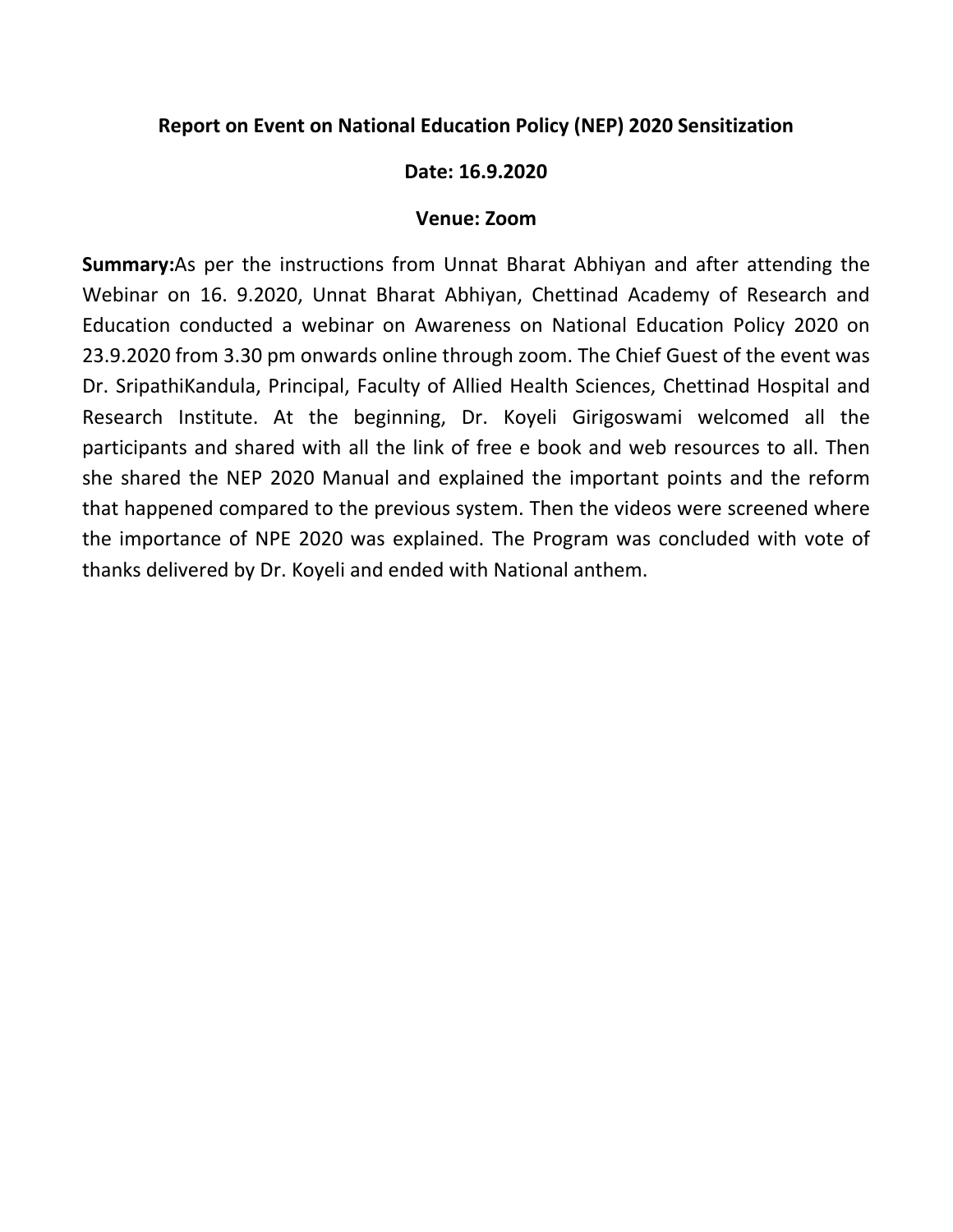| <b>Name of the UBA Institution</b>                                                                                                                                                                                                                                                                                                                                                                                                                                                                                                                                                                                                                                                                                                                                                                                                                                               | <b>Chettinad Academy of Research and</b><br><b>Education</b>                                                                                                                                                                                                                                                                                                                                                                                                                                                                                                                          |
|----------------------------------------------------------------------------------------------------------------------------------------------------------------------------------------------------------------------------------------------------------------------------------------------------------------------------------------------------------------------------------------------------------------------------------------------------------------------------------------------------------------------------------------------------------------------------------------------------------------------------------------------------------------------------------------------------------------------------------------------------------------------------------------------------------------------------------------------------------------------------------|---------------------------------------------------------------------------------------------------------------------------------------------------------------------------------------------------------------------------------------------------------------------------------------------------------------------------------------------------------------------------------------------------------------------------------------------------------------------------------------------------------------------------------------------------------------------------------------|
| <b>AISHE Code</b>                                                                                                                                                                                                                                                                                                                                                                                                                                                                                                                                                                                                                                                                                                                                                                                                                                                                | U-0451                                                                                                                                                                                                                                                                                                                                                                                                                                                                                                                                                                                |
| Number of Events/Meetings organized to disseminate<br>information on NEP 2020 with details description not<br>more than 20 words per event                                                                                                                                                                                                                                                                                                                                                                                                                                                                                                                                                                                                                                                                                                                                       | 01<br>NEP online webinar was organized. Brief description of<br>the new policy was informed by Dr. Koyeli Girigoswami,<br>UBA Coordinator, CARE. Video was screened highlighting<br>the critical points of NEP 2020 available from<br>(https://www.youtube.com/watch?v=LEoKuhvNJOQ&fe<br>ature=youtu.be&list=PLdbquJSZ3AcR4Li40-M7A4ZApP-<br>bq0aDC) as suggested by UBA, NCI through whatsapp                                                                                                                                                                                        |
| Image/ Screenshot 1<br>Participants (60<br>C, Find a participan<br>$\frac{M}{2}$ Gi<br>0 <sub>x</sub><br>$A \Omega$<br>22.1<br>立作<br><b>Akshavaal</b><br>¥ ga<br>in school education will be modified with<br><b>新型</b><br>popuon auo cumentar restructumo of 3+3+3+4 covening ages 3+18 av<br>sentrive figure and chiberated in demil later under Chapter 4.<br>SV4<br>vigus academic structure<br>Atchcya Jeevaha<br>$%$ pai<br>all salais<br>$K$ GA<br>$2$<br>(Ages16-18)<br>Class 9 to 12<br>Cheest 4, 18)<br>CV CATHRINE V NCENT<br>#G8<br>C Chandra lekha A 3<br>$%$ Ga<br>reamont Languago<br>Inglici (U.S.): Crange<br>E Chie niano<br>$81$ $\sqrt{4}$<br>(Class 6 to 8)<br>(Ages 11-14)<br>8 <sub>°</sub><br>10<br>(Ages 6-16)<br>$%$ can<br>(Class 3 to 5)<br>(Ages 8-11)<br>8 <sub>0</sub><br>P Type here to search<br>$O$ $\Box$<br>0 <sub>m</sub><br>$\bullet$<br>儮 | Image/ Screenshot 2<br>Participants (68)<br>Niraniani parthi.<br>C. Find a participa<br>AG Agnishvar Girigoswami (Mc<br>#NEP2020: Bringing major reforms within Indian HEIs<br><b>CONCI GIHOST</b><br>30 <sup>o</sup><br>R<br>9 <sub>Q</sub><br>Achayas P<br>$# \n  o$<br>R<br>$#$ Gir<br>an the a<br>$\mathbb Z$ can<br>$\frac{y}{R}$ or<br><b>A</b> Balais<br>$\chi$ can<br>Cathanne Basty<br>差 い<br><b>BY LOND DIST VISION</b><br>X <sub>0</sub><br>$\frac{N}{2}$ $\frac{1}{2}$<br>Chandra Irina A.S.<br><b>A</b> Cible Infence<br>$\mathcal{X}$ col<br>2 a<br>$\approx$ $\approx$ |
| NEP 2020 manual was explained by Dr. Koyeli<br>Girigoswami, UBA coordinator, Chettinad Academy of<br>Research and Education to highlight the changes<br>incorporated than before                                                                                                                                                                                                                                                                                                                                                                                                                                                                                                                                                                                                                                                                                                 | Screening of NEP 2020 videos for further illustrating the<br>highlights and flexibility of the new education system<br>going to be implemented in India.                                                                                                                                                                                                                                                                                                                                                                                                                              |